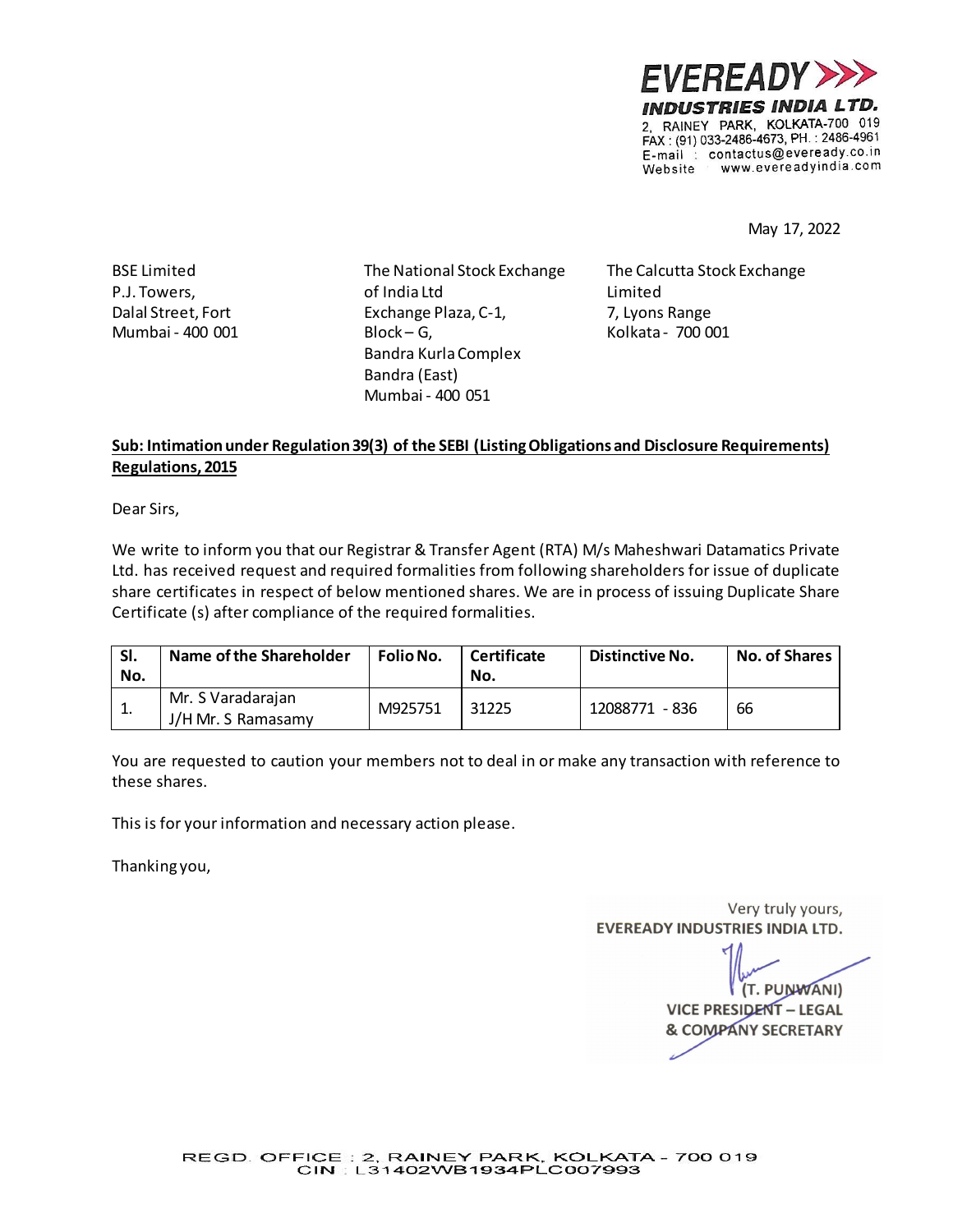## Re: Issue of duplicate share certificate

From: varatharajan s (velmuruganagencytyr845@gmail.com)

To: mdpldc@yahoo.com

Date: Tuesday, May 17, 2022, 12:28 PM GMT+5:30

Dear Sir/Madam,

 $5/17/2$ .

Company name: Eveready Industries

As we have misplaced the original share certificate of **Eveready Industries,** kindly arrange to issue duplicate share certificates to us for the 66 shares held by us. (Folio No. M925751 ).

As advised we are enclosing the following once again:

1) Dividend warrant no. 016003 dated 11/08/2016 towards proof of my holding 2) PANCARD of self & 3) Aadhaar card of self

Kindly do the needful.

Thanks & Regards, S.Varadharajan Thuraiyur +91 9880401912

On Wed, Mar 2, 2022 at 11:58 AM maheshwari datamatics <mdpldc@yahoo.com> wrote:

Plz. write Company's name also.

Maheshwari Datamatics Pvt. Ltd. Registrar & Share Transfer Agent 23 R.N.Mukherjee Road 5th Floor Kolkata - 700001 Contact : 033-22482248, 2243-5029

On Wednesday, March 2, 2022, 10:56:48 AM GMT+5:30, varatharajan s <velmuruganagencytyr845@gmail.com> wrote:

Dear Sir/Madam,

As we have misplaced the original share certificate, kindly arrange to issue duplicate share certificates to us for the 66 shares held by us. (Folio No. M925751).

Thanks & Regards, S.Varadharajan Thuraiyur +91 9880401912

 $\overline{\phantom{0}}$ PANCARD.jpeg 82.3kB